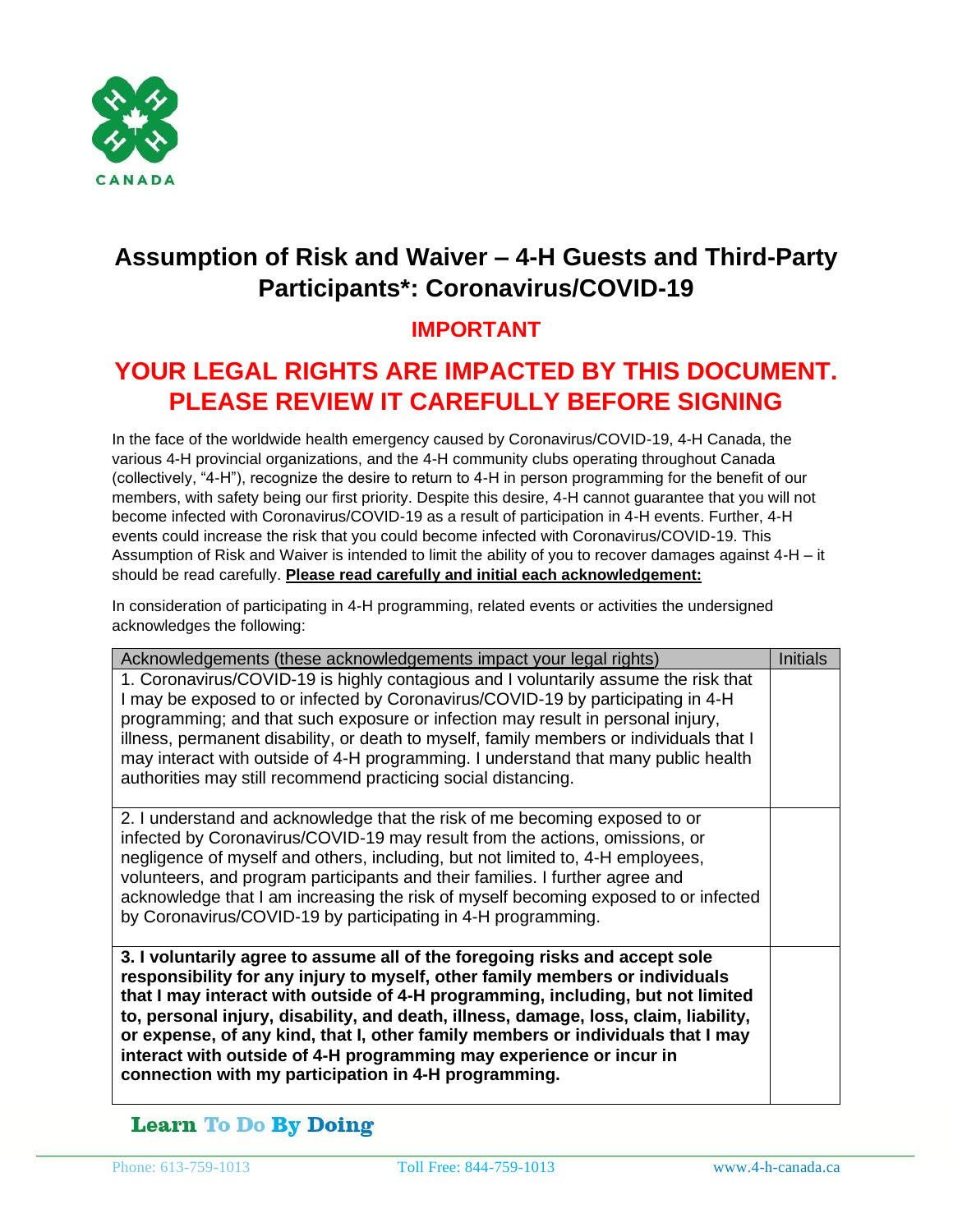

| <b>NADA</b>                                                                                                                                                                                                                                                                                                                                                                                                                                                                                                                                                                                                                                                                                                                                         |  |
|-----------------------------------------------------------------------------------------------------------------------------------------------------------------------------------------------------------------------------------------------------------------------------------------------------------------------------------------------------------------------------------------------------------------------------------------------------------------------------------------------------------------------------------------------------------------------------------------------------------------------------------------------------------------------------------------------------------------------------------------------------|--|
| 4. On my behalf, and on behalf of my heirs, any personal representatives, or<br>next of kin, I hereby release, covenant not to sue, discharge, and hold<br>harmless 4-H, and their respective employees, volunteers, agents,<br>representatives, and affiliates, of and from all claims, including all liabilities,<br>claims, actions, damages, costs or expenses of any kind, arising out of or<br>relating thereto. I understand and agree that this release includes any claims<br>based on the actions, omissions, or negligence of 4-H or their respective<br>employees, volunteers, agents, representatives, and affiliates, whether a<br>Coronavirus/COVID-19 infection occurs before, during or after participation in<br>4-H programming. |  |
| 5. I understand that by signing this document, I agree that if I am exposed to<br>or infected by Coronavirus/COVID-19 during participation in 4-H programming,<br>then I may be found by a court of law to have waived my right to maintain a<br>lawsuit for a claim of negligence.                                                                                                                                                                                                                                                                                                                                                                                                                                                                 |  |
| 6. I represent that I do not have any medical or physical condition which could<br>interfere with my safety in 4-H programming, or else I am willing to assume the risk<br>of and bear the costs of all risks that may be created, directly or indirectly, by any<br>such condition.                                                                                                                                                                                                                                                                                                                                                                                                                                                                |  |
| 7. I have had sufficient time to read this entire document and, should I choose to do<br>so, consult with legal counsel prior to signing. Also, I understand that this activity<br>might not available to me if I choose not to assume the risks herein and waive the<br>rights herein, and I agree that the opportunity to participate in return for the<br>execution of this document is a reasonable bargain.                                                                                                                                                                                                                                                                                                                                    |  |
| 8. I agree that I will practice safe social distancing and clean hygiene during my<br>participation in 4-H programming.                                                                                                                                                                                                                                                                                                                                                                                                                                                                                                                                                                                                                             |  |
| 9(a). I am not experiencing any symptom of illness such as cough, shortness of<br>breath or difficulty breathing, fever, chills, repeated shaking with chills, muscle pain,<br>headache, sore throat, or new loss of taste or smell, and I agree I will not participate<br>in any future 4-H programming if I am experiencing symptoms of illness.                                                                                                                                                                                                                                                                                                                                                                                                  |  |
| 9(b). I have not traveled internationally within the last 14 days, and I agree that I will<br>not participate in any future 4-H programming if I have traveled internationally within<br>14 days of the programming.                                                                                                                                                                                                                                                                                                                                                                                                                                                                                                                                |  |
| 9(c). I have not traveled to a highly impacted area within Canada in the last 14 days,<br>and I agree that I will not participate in any future 4-H programming if I have traveled<br>to a highly impacted area within Canada within 14 days of the 4-H programming.                                                                                                                                                                                                                                                                                                                                                                                                                                                                                |  |
| 9(d). I have not been diagnosed with Coronavirus/Covid-19 or not yet cleared as<br>non-contagious by provincial or local public health authorities, and I agree that I will<br>not participate in any future 4-H programming if I am diagnosed with<br>Coronavirus/Covid-19 and not yet cleared as non-contagious by provincial or local                                                                                                                                                                                                                                                                                                                                                                                                            |  |

public health authorities.<br>
Learn To Do By Doing